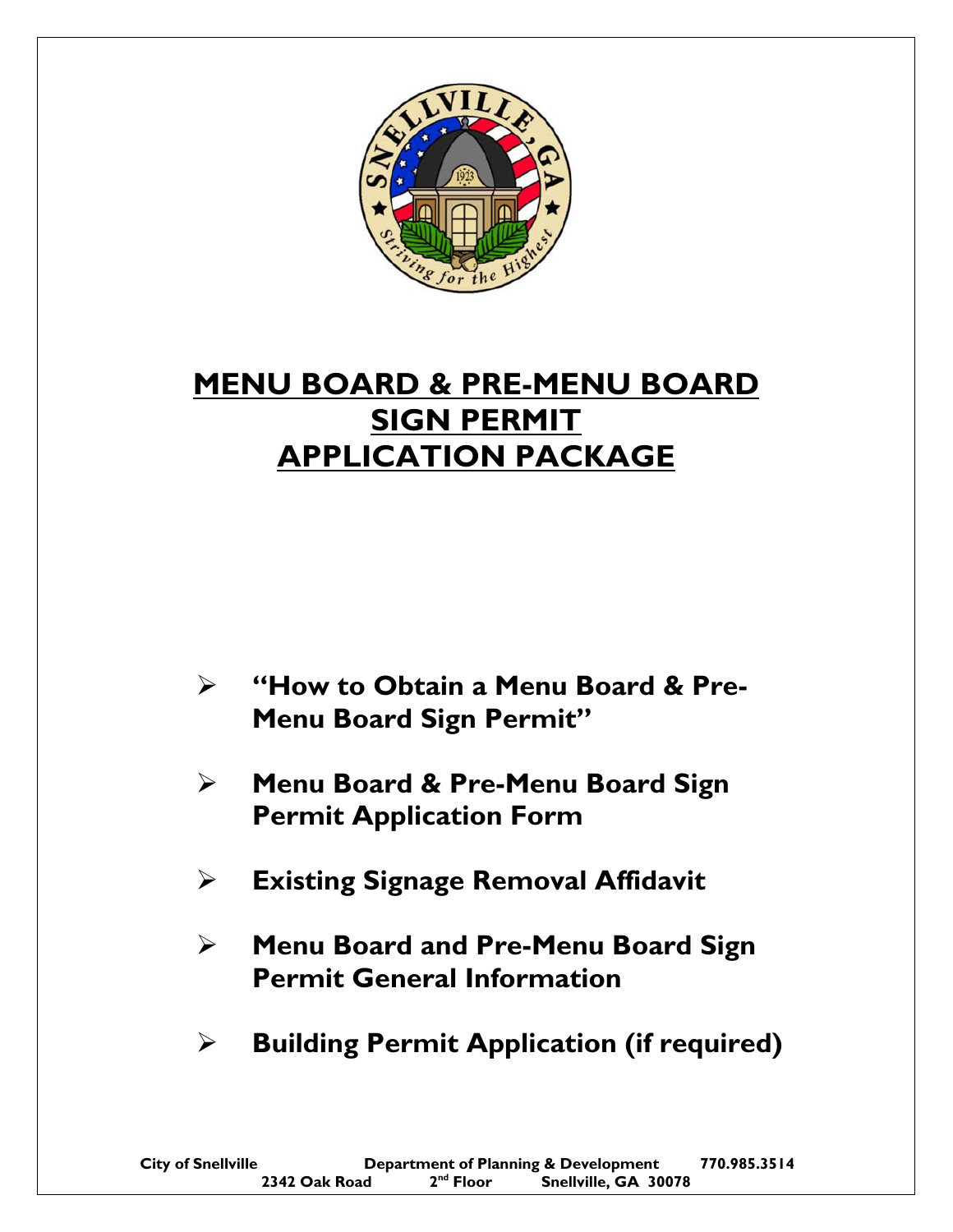# **HOW TO OBTAIN A MENU BOARD & PRE-MENU BOARD SIGN PERMIT**

#### **\* \* \* KEEP FOR YOUR RECORDS \* \* \***

- **Step 1.** Verify Business Location is in the Snellville Municipal City Limits. Verify the physical business location is in the municipal city limits of Snellville. Four different Postal Zip Codes (30017, 30039, 30052, and 30078) serve the greater Snellville and South Gwinnett area; however, they may not necessarily be located within the City limits. To verify that your business location is within the municipal city limits of Snellville, please review the City of Snellville Street Listing on the City's website (www.snellville.org) or call the Department of Planning & Development 770.985.3514 to have your location confirmed. If the location is not within the Snellville City limits, you will most likely need to contact Gwinnett County Planning & Development 678. 518.6000.
- **Step 2.** Verify Zoning of Property. Verify that the physical business location is properly zoned to allow the proposed use of the property. If the zoning for the business location does not permit the proposed use of the property, a Rezoning Amendment, Land Use Plan Amendment, or Conditional Use Permit would need to be applied for (by the property owner) and approved through a Public Hearing before the Mayor and Council. Please call the Department of Planning & Development 770.985.3514 to check the current Zoning District classification for the business location. You should review the Zoning Districts and permitted uses on the City's website (www.snellville.org) to determine which Zoning District(s) would permit the use of the proposed business.
- **Step 3. Review Sign Ordinance**. Review the Snellville Sign regulations, Sec. 207-6 of Article 7 of Chapter 200 of the UDO (www.snellville.org) to ensure compliance with the City's Ordinance.
- **Step 4. Obtain a Menu Board & Pre-Menu Board Sign Permit Application Form and information package**. These may be obtained by visiting the Department of Planning & Development, City of Snellville, City Hall, 2342 Oak Road, 2<sup>nd</sup> Floor, or by calling 770.985.3514, or printed from the City's website (www.snellville.org).
- **Step 5.** Review the General Information Guidance Document (Page 7). For general information and list of required sign, construction, and electrical details.

#### **Step 6. Complete the Menu Board & Pre-Menu Board Sign Permit Application Form**, attach the required:

- **a) Menu Board & Pre-Menu Board Sign Details** (see General Information below);
- **b) Illumination/Lighting Details** (see General Information below);
- **c) Menu Board & Pre-Menu Board Sign Site Location Plan** (with the sign location indicated and all road frontage(s), setbacks from R/W, and setbacks from top of curb or edge of pavement);
- **d) Photographs of all Existing Signage** (for the business, or property if a standalone business);
- **e) Building Permit Application** (if applicable); and
- **f) \$15.00 Review Fee**.
- **Step 7. Submit the Complete Application "Package"**. Typical office hours are 8:00 a.m. to 5:00 p.m. Monday through Friday, except holidays. The review and issuance of sign permits is a **"Drop-Off Process"** for the initial review. If a Building Permit is also required for the sign, structural and electrical drawings must be submitted, reviewed and approved by the Building Plan Review Unit prior to the issuance of the Building Permit. You may also submit your completed application and review fee remittance by U.S. Mail or Overnight Delivery. **We do not accept faxed or emailed applications.**
- **Step 8. Application Review and Site Inspection**. Applicants will be notified within **15 business days** following application submittal of permit approval or denial. Applications determined to be incomplete or that contain information that is determined to not be in conformance with Sec. 207-6 (Signs) of Article 7 of Chapter 200 of the UDO. Signs will be denied and will require a new and complete application re-submittal and \$15.00 review fee. For any application denied, a written denial letter will be mailed, providing the reason(s) for denial.
- **Step 9. Permit Pickup**. When contacted by Planning Department staff that the permit is ready for issuance, a return visit to Planning & Development Department is necessary. Remit the appropriate permit fees (cash, check, Visa, and MasterCard accepted).
- **Step 10. Sign Order and Installation**. Upon receipt of a signed and approved Menu Board & Pre-Menu Board Sign Permit Application/Sign Location Plan (and Building Permit, if required), sign order may be placed with sign contractor and installation of sign is authorized. Signs installed without a valid signed and approved permit will require immediate removal by the property owner or business owner and be subject to three times the permit fees upon permitting

**Inspections & Certificate of Completion.** If a Building Permit is required, electrical underground (if required), footing, electrical final and sign final inspections must be scheduled, successfully passed and a Certificate of Completion issued prior to use of the sign. Electrical contractors must submit their Subcontractor Affidavit form to Planning & Development at least 2 days prior to requesting electrical inspections. Inspections are requested by calling 770.985.3513.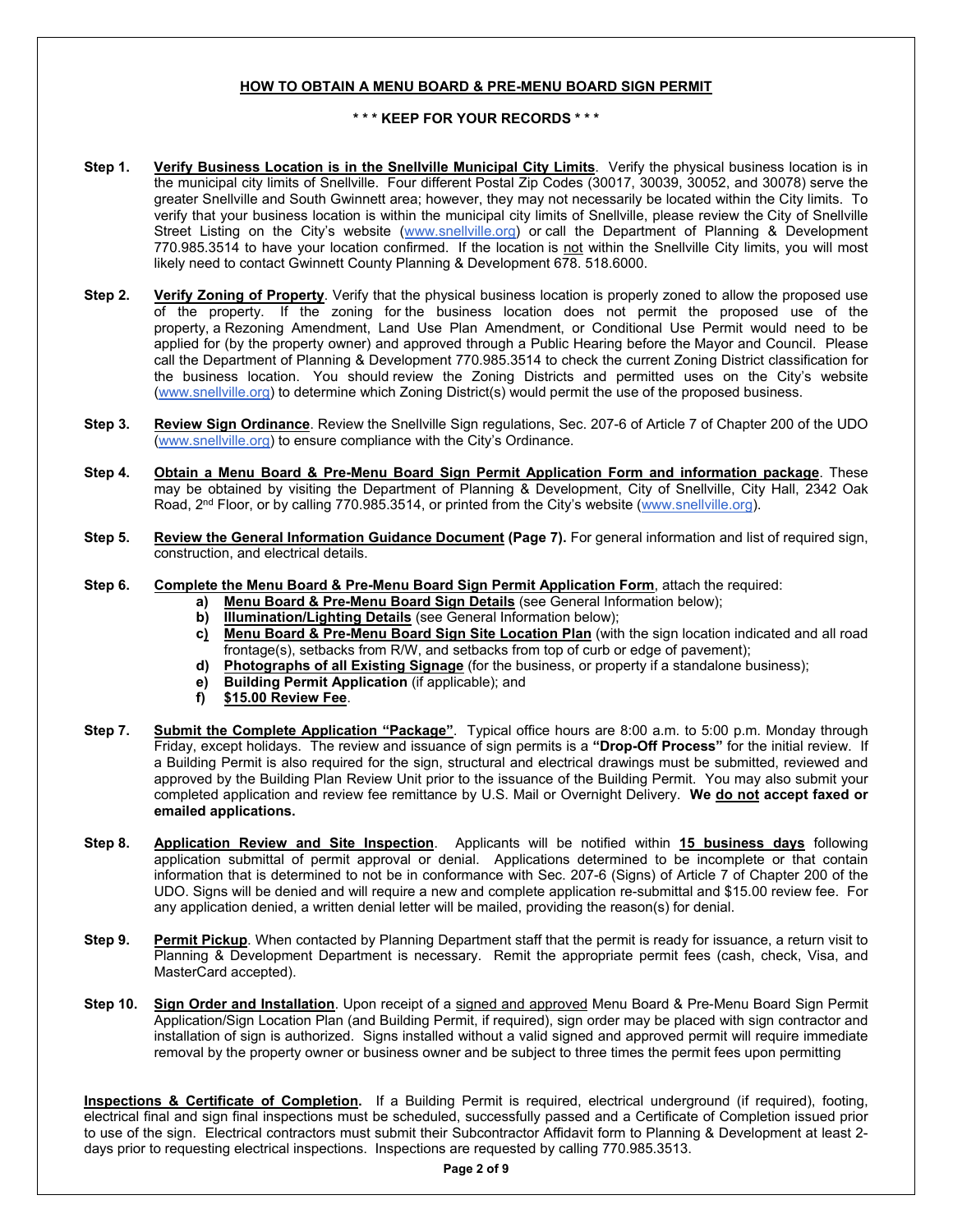# **MENU BOARD & PRE-MENU BOARD SIGN PERMIT APPLICATION FORM**

**Please complete this application and submit with all necessary attachments as stated in the "Menu Board & Pre-Menu Board Sign Permit General Information." Please type or print legibly using blue or black ink. Incomplete or illegible applications may be grounds for permit DENIAL.** 

| <b>Sign Permit Applicant Information</b>                                                                                             |                      |              |                                                                              | <b>Sign Contractor Information</b>                    |                                                       |                        |                                        |  |
|--------------------------------------------------------------------------------------------------------------------------------------|----------------------|--------------|------------------------------------------------------------------------------|-------------------------------------------------------|-------------------------------------------------------|------------------------|----------------------------------------|--|
|                                                                                                                                      |                      |              |                                                                              | Business License No.: _________________ Exp.: _______ |                                                       |                        |                                        |  |
|                                                                                                                                      |                      |              |                                                                              |                                                       |                                                       |                        |                                        |  |
|                                                                                                                                      |                      |              |                                                                              |                                                       |                                                       |                        |                                        |  |
|                                                                                                                                      |                      |              |                                                                              |                                                       |                                                       |                        |                                        |  |
|                                                                                                                                      |                      |              |                                                                              |                                                       |                                                       |                        |                                        |  |
|                                                                                                                                      |                      |              |                                                                              |                                                       |                                                       |                        |                                        |  |
|                                                                                                                                      |                      |              |                                                                              |                                                       |                                                       |                        |                                        |  |
|                                                                                                                                      |                      |              |                                                                              |                                                       |                                                       |                        |                                        |  |
| Contact Person Name: Name: Name and South Assembly Property and South Assembly Property and South Assembly                           |                      |              |                                                                              |                                                       |                                                       |                        |                                        |  |
|                                                                                                                                      |                      |              |                                                                              |                                                       |                                                       |                        |                                        |  |
|                                                                                                                                      |                      |              |                                                                              |                                                       |                                                       |                        |                                        |  |
|                                                                                                                                      |                      |              | <b>Property Owner Information</b>                                            |                                                       |                                                       |                        |                                        |  |
|                                                                                                                                      |                      |              |                                                                              |                                                       |                                                       |                        |                                        |  |
|                                                                                                                                      |                      |              |                                                                              |                                                       |                                                       |                        |                                        |  |
|                                                                                                                                      |                      |              |                                                                              |                                                       |                                                       |                        |                                        |  |
|                                                                                                                                      |                      |              |                                                                              |                                                       |                                                       |                        |                                        |  |
|                                                                                                                                      |                      |              | <b>Site &amp; Business Information</b>                                       |                                                       |                                                       |                        |                                        |  |
|                                                                                                                                      |                      |              |                                                                              |                                                       |                                                       |                        |                                        |  |
|                                                                                                                                      |                      |              |                                                                              |                                                       |                                                       |                        |                                        |  |
|                                                                                                                                      |                      |              |                                                                              |                                                       |                                                       |                        |                                        |  |
|                                                                                                                                      |                      |              | Menu Board & Pre-Menu Board Sign Details                                     |                                                       |                                                       |                        |                                        |  |
|                                                                                                                                      |                      |              |                                                                              |                                                       |                                                       |                        |                                        |  |
| Cost of Sign(s) Construction and Installation including foundation, frame and sign cabinet: \$                                       |                      |              |                                                                              |                                                       |                                                       |                        |                                        |  |
| Sign Type: □ Fixed Menu/Pre-Menu Board Graphics                                                                                      |                      |              |                                                                              |                                                       |                                                       |                        |                                        |  |
|                                                                                                                                      |                      |              | □ Electronic Message Board (must also submit an EMB Sign Permit Application) |                                                       |                                                       |                        |                                        |  |
| Will sign(s) be Illuminated? $\Box$ NO Illumination $\Box$ Internal Illumination $\Box$ Exterior Illumination (provide details below |                      |              |                                                                              |                                                       |                                                       |                        |                                        |  |
| No. of Light Fixtures (per side): _____ Wattage per Fixture: ______                                                                  |                      |              |                                                                              |                                                       | $\Box$ Fixture Mounted: $\Box$ Ground $\Box$ Overhead |                        |                                        |  |
| <b>Sign Description &amp; Location</b>                                                                                               | Menu<br><b>Board</b> | Pre-<br>Menu | Sign Area<br>(Overall Width by                                               | <b>Overall</b><br><b>Sign Height</b>                  | Overall<br>Sign<br>Width                              | Sign<br><b>Cabinet</b> | <b>Setback</b><br>From<br><b>Drive</b> |  |
|                                                                                                                                      |                      | <b>Board</b> | <b>Overall Height)</b><br>$(sq. ft.)$ *                                      | Incl. Base<br>(inches) **                             | (inches)                                              | Width<br>(inches)      | Aisle<br>(inches)                      |  |
|                                                                                                                                      | □                    | 0            |                                                                              |                                                       |                                                       |                        |                                        |  |
|                                                                                                                                      | □                    | □            |                                                                              |                                                       |                                                       |                        |                                        |  |
|                                                                                                                                      | $\Box$               | □            |                                                                              |                                                       |                                                       |                        |                                        |  |
|                                                                                                                                      | □                    | □            |                                                                              |                                                       |                                                       |                        |                                        |  |
| * TOTAL SIGN AREA CANNOT EXCEED 40 SF (Menu Board) and 20 SF (Pre-Menu Board).                                                       |                      |              |                                                                              |                                                       |                                                       |                        |                                        |  |
| ** OVERALL SIGN HEIGHT CANNOT EXCEED 6-FEET (72-INCHES).                                                                             |                      |              |                                                                              |                                                       |                                                       |                        |                                        |  |
|                                                                                                                                      |                      |              |                                                                              |                                                       |                                                       |                        |                                        |  |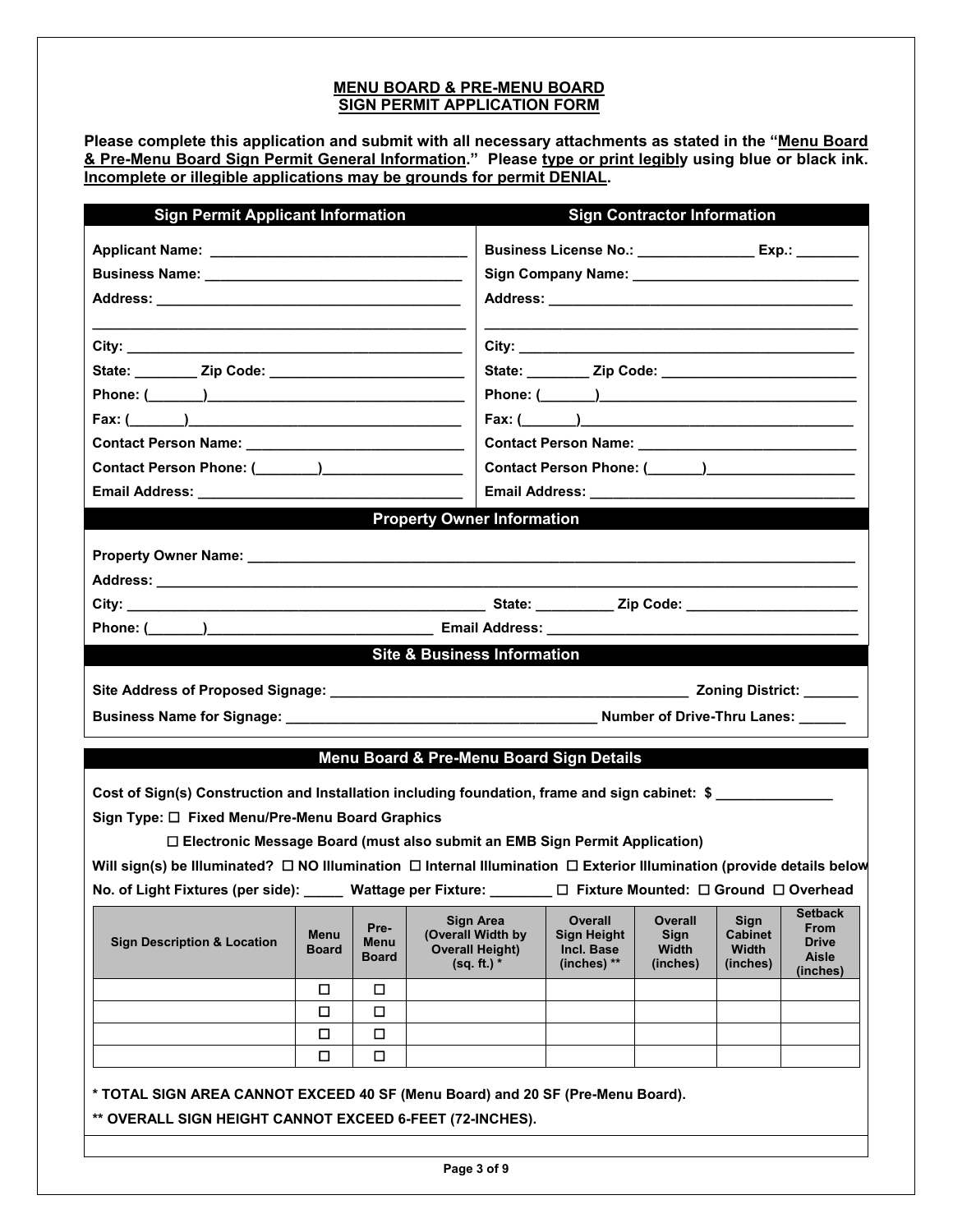#### **Existing & Non-Conforming Sign Information**

**NO BUSINESS SHALL BE ALLOWED AN ADDITIONAL CONFORMING SIGN UNTIL IT HAS REMOVED ANY EXISTING NONCONFORMING SIGN.** 

**Are there any EXISTING Monument, Ground, or Wall Signs located on the property or building? No Yes** 

**If yes, what will happen with the existing signs?** 

 **If yes, are any of these signs NON-CONFORMING (as defined in the Sign Ordinance)? No Yes**

If yes, what will happen with these non-conforming signs?

**If EXISTING** Monument, Ground, or Wall Signs will be removed, □ check here and complete the attached **"Existing Signage Removal Affidavit."** 

# **Additional Sign Permit Requirements**

- **Menu Board & Pre-Menu Board Signs that REQUIRE both a Sign Location Permit AND Building Permit include (please check each):**
	-
	- o **Individual Signs that Exceed 32 Square Feet in Area? No Yes**  o **Individual Signs that Exceed Six (6) Feet in Height Above Grade? No Yes**
	- $\circ$  Signs that are Internally or Externally Illuminated?

#### **Sign Ordinance Definitions & Information**

**SIGN, MENU BOARD: A free-standing sign oriented to the drive-thru lane for a restaurant that advertises the menu items available from the drive-thru window, and which has not more than twenty-percent of the total area for such a sign utilizied for business identification.** 

**SIGN, PRE-MENU BOARD: A free-standing sign that is secondary to and located before a Menu Board Sign and oriented to the drive-thru lane for a restaurant that advertises the menu items available from the drive-thru window.** 

**SIGN AREA. The entire area within a continuous perimeter, enclosing the extreme limits of sign display, not including the support structure.** 

**Menu Board Sign shall be a freestanding sign with the design, materials, and finish to match those of the primary building. One Menu Board Sign is permitted per drive-thru ordering station. The maximum sign area shall not exceed 40 SF. The maximum height shall not exceed 6-feet (OAH). Menu Board Signs may be internally illuminated and an element of an Electronic Message Board sign, subject to the requirements of UDO Sec. 207-6.8.** 

**Pre-Menu Board Sign shall be a freestanding sign with the design, materials, and finish of the Menu Board Sign. One Pre-Menu Board Sign is permitted per Menu Board Sign and located at the entrance to the drive-thru lane and within twenty-feet of the Menu Board. The maximum sign area shall not exceed 20 SF. The maximum height shall not exceed 6 feet (OAH). Menu Board Signs may be an element of an Electronic Message Board sign, subject to the requirements of UDO Sec. 207-6.8.** 

# **Electronic Message Board Sign**

- **Electronic messaging may be an element of a Menu Board or Pre-Menu Board sign but shall not exceed one-hundred percent (100 %) of the total allowable sign area.**
- **Electronic messaging signs are permitted in the following commercial zoning districts: CI, OP, BN, BG, HSB, and TC-MU. Within residentially zoned areas with an approved Conditional/Special Use Permit, electronic messaging signs may be used by elementary and secondary public and private schools; churches and other non-profit and governmental buildings.**
- **Electronic message boards shall meet the size and placement requirements of the Sign Ordinance with the exception that electronic message boards shall not be allowed as off premises advertising devices.** 
	- **CHECK HERE if this application includes electronic messaging in the sign design and submit a completed Electronic Message Board Sign Permit Application.**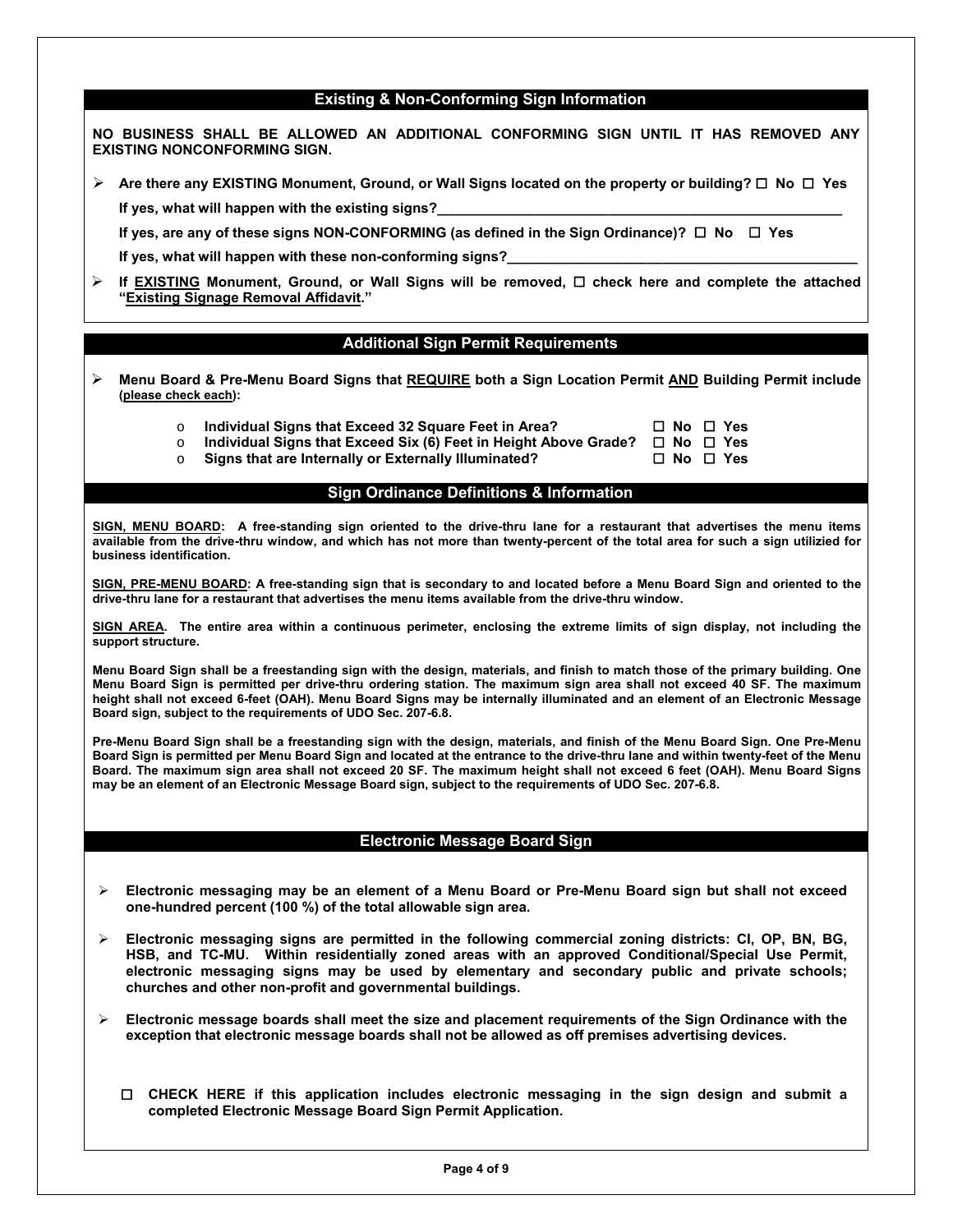# **Property Owner / Business Owner / Owner's Agent Signature**

| I hereby certify that there are no existing signs except those indicated on this application or that any sign(s) not<br>listed on this application will be removed before any new sign(s) are installed. I further certify that I am the owner<br>or duly authorized agent of the owner for the placement, installation and/or maintenance of sign(s) hereunder. I<br>further certify that all necessary building and/or electrical permits required for the installation of sign(s) will be<br>obtained prior to installation. I understand that the Menu Board & Pre-Menu Board Sign Permit Application dated<br>and signed by the Director of Planning and Development shall serve as the official Sign Permit. |                       |                          |                                         |  |
|--------------------------------------------------------------------------------------------------------------------------------------------------------------------------------------------------------------------------------------------------------------------------------------------------------------------------------------------------------------------------------------------------------------------------------------------------------------------------------------------------------------------------------------------------------------------------------------------------------------------------------------------------------------------------------------------------------------------|-----------------------|--------------------------|-----------------------------------------|--|
|                                                                                                                                                                                                                                                                                                                                                                                                                                                                                                                                                                                                                                                                                                                    |                       |                          | □ Property Owner<br>□ Business Owner    |  |
| <b>Signature</b>                                                                                                                                                                                                                                                                                                                                                                                                                                                                                                                                                                                                                                                                                                   |                       | Date                     | □ Owner's Agent                         |  |
| <b>Printed Name</b>                                                                                                                                                                                                                                                                                                                                                                                                                                                                                                                                                                                                                                                                                                |                       | <b>Title / Position</b>  |                                         |  |
| **** TO BE COMPLETED BY THE PLANNING & DEVELOPMENT STAFF ****                                                                                                                                                                                                                                                                                                                                                                                                                                                                                                                                                                                                                                                      |                       |                          |                                         |  |
|                                                                                                                                                                                                                                                                                                                                                                                                                                                                                                                                                                                                                                                                                                                    |                       |                          |                                         |  |
| Allowable Signage per Sign Ordinance (square feet): ___________ □ Per Variance Case No. _________________                                                                                                                                                                                                                                                                                                                                                                                                                                                                                                                                                                                                          |                       |                          |                                         |  |
| Non-Conforming Signs Present? □ No □ Yes (provide details): _____________________                                                                                                                                                                                                                                                                                                                                                                                                                                                                                                                                                                                                                                  |                       |                          |                                         |  |
|                                                                                                                                                                                                                                                                                                                                                                                                                                                                                                                                                                                                                                                                                                                    |                       |                          | _______________ Date: _________________ |  |
| $\Box$ APPROVED<br>$\square$ DENIED<br><b>Sign Permit is hereby:</b><br>$\Box$ Comment $\Box$ Reason for Denial:                                                                                                                                                                                                                                                                                                                                                                                                                                                                                                                                                                                                   |                       |                          |                                         |  |
|                                                                                                                                                                                                                                                                                                                                                                                                                                                                                                                                                                                                                                                                                                                    |                       |                          |                                         |  |
|                                                                                                                                                                                                                                                                                                                                                                                                                                                                                                                                                                                                                                                                                                                    |                       |                          |                                         |  |
| Director, Department of Planning & Development                                                                                                                                                                                                                                                                                                                                                                                                                                                                                                                                                                                                                                                                     |                       |                          | Date of Action                          |  |
|                                                                                                                                                                                                                                                                                                                                                                                                                                                                                                                                                                                                                                                                                                                    | <b>FEES COLLECTED</b> |                          |                                         |  |
|                                                                                                                                                                                                                                                                                                                                                                                                                                                                                                                                                                                                                                                                                                                    |                       | <b>RCVD BY:</b>          | DATE PAID:                              |  |
| <b>Sign Permit Application Review Fee:</b>                                                                                                                                                                                                                                                                                                                                                                                                                                                                                                                                                                                                                                                                         | \$ 15.00              | $\overline{\phantom{a}}$ | (Collected at submittal)                |  |
| <b>Sign Permit Fee:</b>                                                                                                                                                                                                                                                                                                                                                                                                                                                                                                                                                                                                                                                                                            | $\frac{1}{2}$         | $\frac{1}{2}$            |                                         |  |
| <b>Building Permit Fee:</b>                                                                                                                                                                                                                                                                                                                                                                                                                                                                                                                                                                                                                                                                                        |                       |                          |                                         |  |
| <b>TOTAL FEES COLLECTED:</b>                                                                                                                                                                                                                                                                                                                                                                                                                                                                                                                                                                                                                                                                                       | $\frac{1}{2}$         |                          |                                         |  |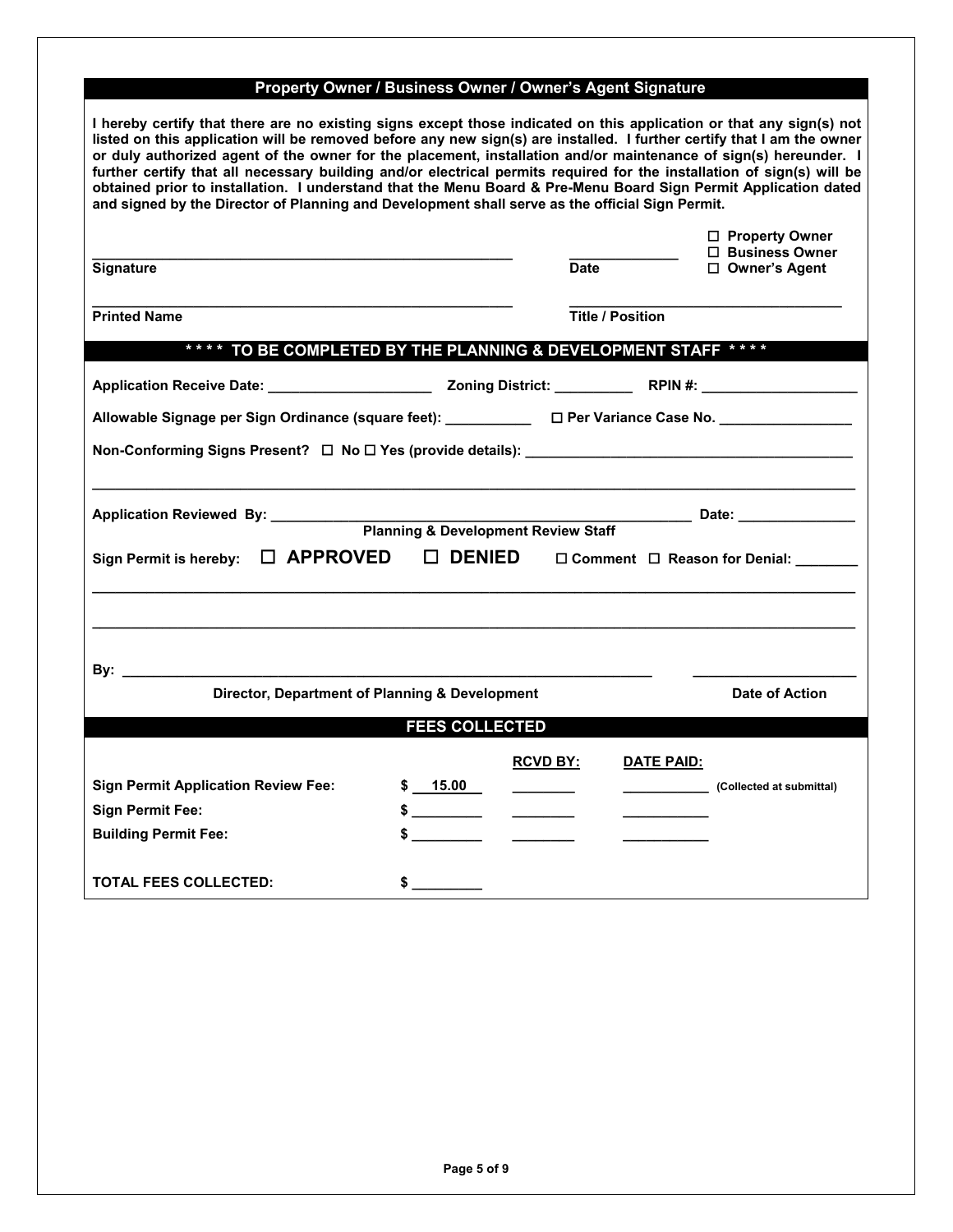# *SIGNAGE REMOVAL AFFIDAVIT*

| This affidavit must be completed if existing signage must be removed in order to authorize any new signage. Please                                                                                                                                                |                        |
|-------------------------------------------------------------------------------------------------------------------------------------------------------------------------------------------------------------------------------------------------------------------|------------------------|
| complete this affidavit, attach it to your Sign Location Permit application, and submit it to the Department of Planning<br>& Development.                                                                                                                        |                        |
|                                                                                                                                                                                                                                                                   | Unit/Phase: __________ |
|                                                                                                                                                                                                                                                                   |                        |
| The signers of this affidavit hereby acknowledge that any existing signs that must be removed to qualify for new or<br>additional signage MUST be removed PRIOR to completion of new signage as authorized by the issuance of the<br><b>Sign Location Permit.</b> |                        |
| <b>Property Owner</b>                                                                                                                                                                                                                                             |                        |
|                                                                                                                                                                                                                                                                   |                        |
|                                                                                                                                                                                                                                                                   | Date:                  |
| <b>Business Owner</b>                                                                                                                                                                                                                                             |                        |
|                                                                                                                                                                                                                                                                   |                        |
|                                                                                                                                                                                                                                                                   | Date: ___________      |
| <b>Sign Contractor</b>                                                                                                                                                                                                                                            |                        |
|                                                                                                                                                                                                                                                                   |                        |
|                                                                                                                                                                                                                                                                   | Date: ___________      |
|                                                                                                                                                                                                                                                                   |                        |
|                                                                                                                                                                                                                                                                   |                        |
|                                                                                                                                                                                                                                                                   |                        |
|                                                                                                                                                                                                                                                                   |                        |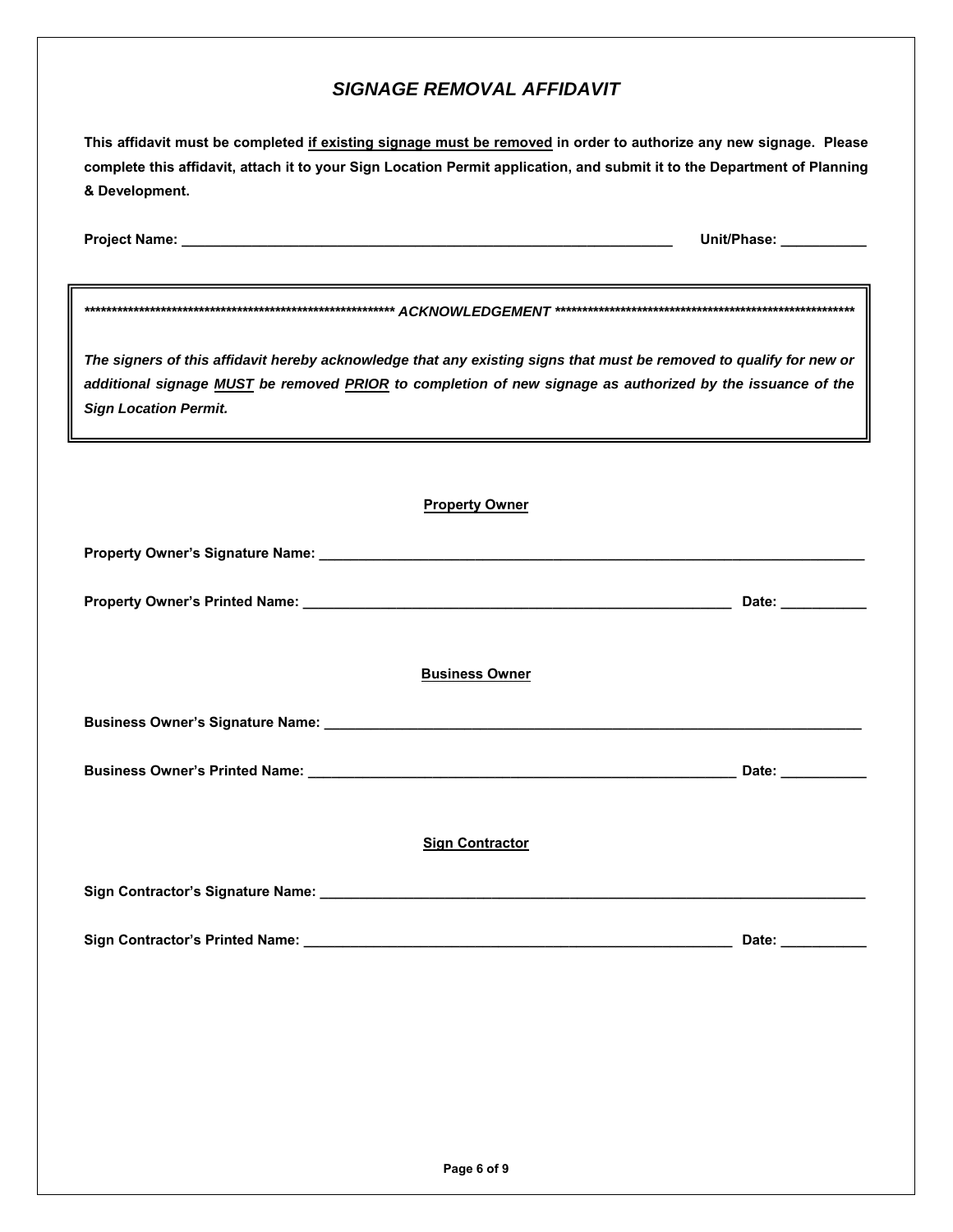#### **MENU BOARD & PRE-MENU BOARD SIGN PERMIT GENERAL INFORMATION GUIDANCE DOCUMENT**

**\* \* \* KEEP FOR YOUR RECORDS \* \* \***

This document's purpose is to provide general guidance in obtaining a Menu Board & Pre-Menu Board Sign Permit. The Department of Planning & Development is responsible for the review and issuance of all Sign Permits. Sign Permit processing is a "drop-off" process for the initial review. The following information is necessary to process each Monument/Ground Sign Permit application:

- **Application Form**. Complete a Menu Board & Pre-Menu Board Sign Permit application form. The property owner or owner's authorized agent must sign the application form or a separate letter must be provided from the property owner or agent authorizing the sign installation. Submit the completed application form to the Department of Planning and Development for review. **Incomplete applications CANNOT be accepted for processing**.
- **Sign Location Permit Review Fee**. The \$15.00 review fee (non-refundable) must accompany the application form (upon initial application submittal and again upon any subsequent re-submittals).
- **Other Sign Permits**. The following signage type requires submittal of a separate sign permit application:

| ○ Wall Sign      |  | o Window & Door Sign           |  |  | ○ Awning Sign         |  |  |
|------------------|--|--------------------------------|--|--|-----------------------|--|--|
| ⊙ Canopy Sign    |  | o Menu Board Sign              |  |  | o Pre-Menu Board Sign |  |  |
| $\circ$ Interior |  | Project   o Electronic Message |  |  | ' ⊙ Entrance Sign     |  |  |
| Directional Sign |  | Board Sign                     |  |  |                       |  |  |

- **Sign Location Plan or Photo Survey**. Must accompany the application and include the following information:
	- $\Box$  The sign location plan shall be drawn to scale, showing the existing drive-thru lanes and proposed menu Board & Pre-Menu Board sign locations, including the sign setback from the drive aisle;
	- □ In lieu of the Sign Location Plan, you may submit a photo showing the existing conditions (before changes) and a separate superimposed photo showing the proposed location of the Menu Board & Pre-Menu Board signs, including the sign setback from the drive aisle; and
	- $\Box$  Provide three (3) copies of the Sign Location Plan or Photo Survey.

 **Menu Board & Pre-Menu Board Sign Details**. A drawing of the sign must accompany the application and must indicate the following information:

- $\Box$  The dimensions of all signs and sign structures;
- $\Box$  The total area of the sign in square feet;
- $\Box$  Total sign height above ground level;
- $\Box$  Provide three (3) copies of the sign detail plans; and
- $\Box$  If a Building Permit is required, in addition to a Sign Permit, approval by the Building Plan Review Section is required prior to issuance of a Sign Permit.
- **Illumination/Lighting Details**. Details showing compliance with the illumination and lighting requirements must accompany the application and must demonstrate the following information:
	- $\Box$  Internally illuminated signs shall not exceed twenty (20) foot candles of light at a distance of ten (10) feet from the structure;
	- $\Box$  Externally illuminated signs shall be lighted so that lights are positioned in such a manner that light does not produce glare nor does it shine into the eyes of motorists or pedestrians so as to create a hazardous or dangerous condition;
	- $\Box$  Externally illuminated signs shall have lights with directional cut-offs which do not allow the light source to be seen by passersby;
	- $\Box$  All fixtures shall be ground mounted. No more than two (2) fixtures per side. No more than 2% of light may go above horizontal;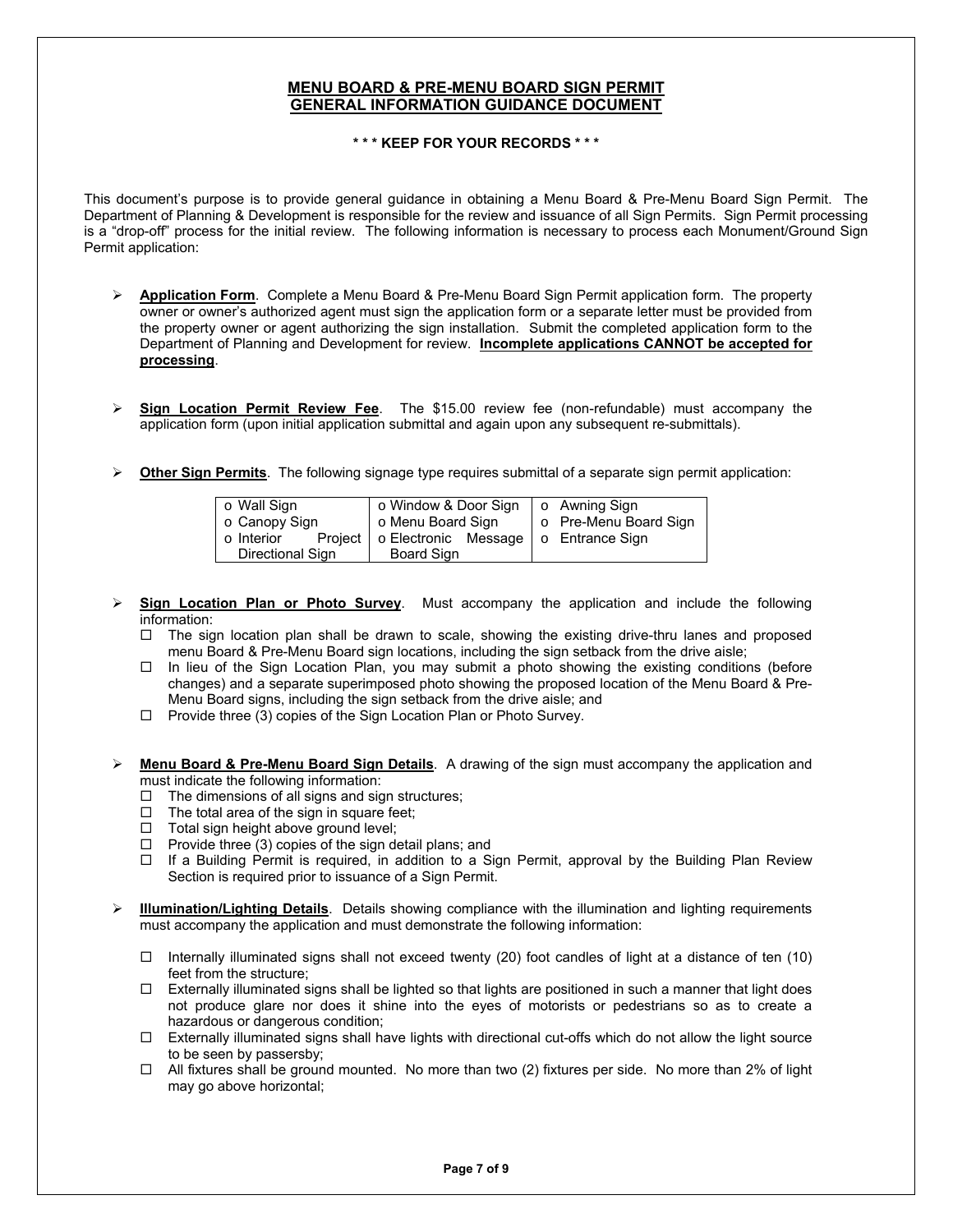- **Building Permit (if required)**. Submit three (3) complete sets of drawings which clearly indicate the structural and electrical construction requirements for each proposed sign and at a minimum contain the following information:
	- $\Box$  Drawings for each illuminated sign shall clearly indicate the electrical requirements including the size and location of the electrical disconnect, the type and size of wire, the conduit size and estimated load. Drawings shall also specify the name of a nationally recognized organization as applicable to the illuminated sign to be installed;
	- Electrical installations shall meet the requirements of the NFPA National Electrical Code and must be performed by a Georgia Licensed electrician;
	- The Georgia Licensed electrician (electrical subcontractor) must submit a completed Subcontractor Affidavit; provide a copy of their Business License; and provide a copy of their State of Georgia State Construction Industry Licensing Board Electrical Contractor License copy, to the Planning & Development Department prior to requesting an electrical inspection;
	- □ Drawings for each sign structure shall clearly specify the required materials, sizes, and locations for all structural components. Complete details shall be provided that clearly indicates the required connections between all structural components including anchorage to the foundation. Details shall also indicate required attachments of sign cabinets to the supporting structure; and
	- $\Box$  Sign foundation requirements shall be clearly indicated on the drawings including, but not limited to, footing size and reinforcement, 28-day compressive strength of concrete, anchor bolt size and embedment depth.
- **Inspection Requirements**. Drawings for sign structures that have been stamped/approved by the Building Official shall be kept readily accessible at the job site at all times during construction; and
	- $\Box$  The building permit card shall be posted in the immediate vicinity of the proposed ground sign location;
	- The Georgia Licensed electrician (electrical subcontractor) must submit a completed Subcontractor Affidavit; provide a copy of their Business License; and provide a copy of their State of Georgia State Construction Industry Licensing Board Electrical Contractor License copy, to the Planning & Development Department prior to requesting an electrical inspection;
	- □ Each sign, for which a building permit has been issued, requires inspection by the building inspector during each of the following stages of construction:
		- $\Box$  A foundation inspection is performed after excavation and prior to concrete placement with steel reinforcement, anchor bolts, and structural posts in place;
		- $\Box$  An electrical inspection is performed only after the foundation has been inspected and approved by the City inspector; and
		- $\Box$  A final inspection is performed after completion of all construction and upon successful completion, a Certificate of Completion will be available for pickup the following business day.
- **Appeal/Administrative Review**. Any person aggrieved or affected by the decision of the Director of Planning and Development relating to the application of the Zoning Ordinance, may appeal to the Zoning Board of Appeals for relief or reconsideration within thirty (30) days from the date of the adverse determination by the Director of Planning and Development and/or Code Enforcement Officer.
- **Expiration Date**. A Sign Location Permit expires if construction of the sign has not been completed within six (6) months from the date of permit issuance.